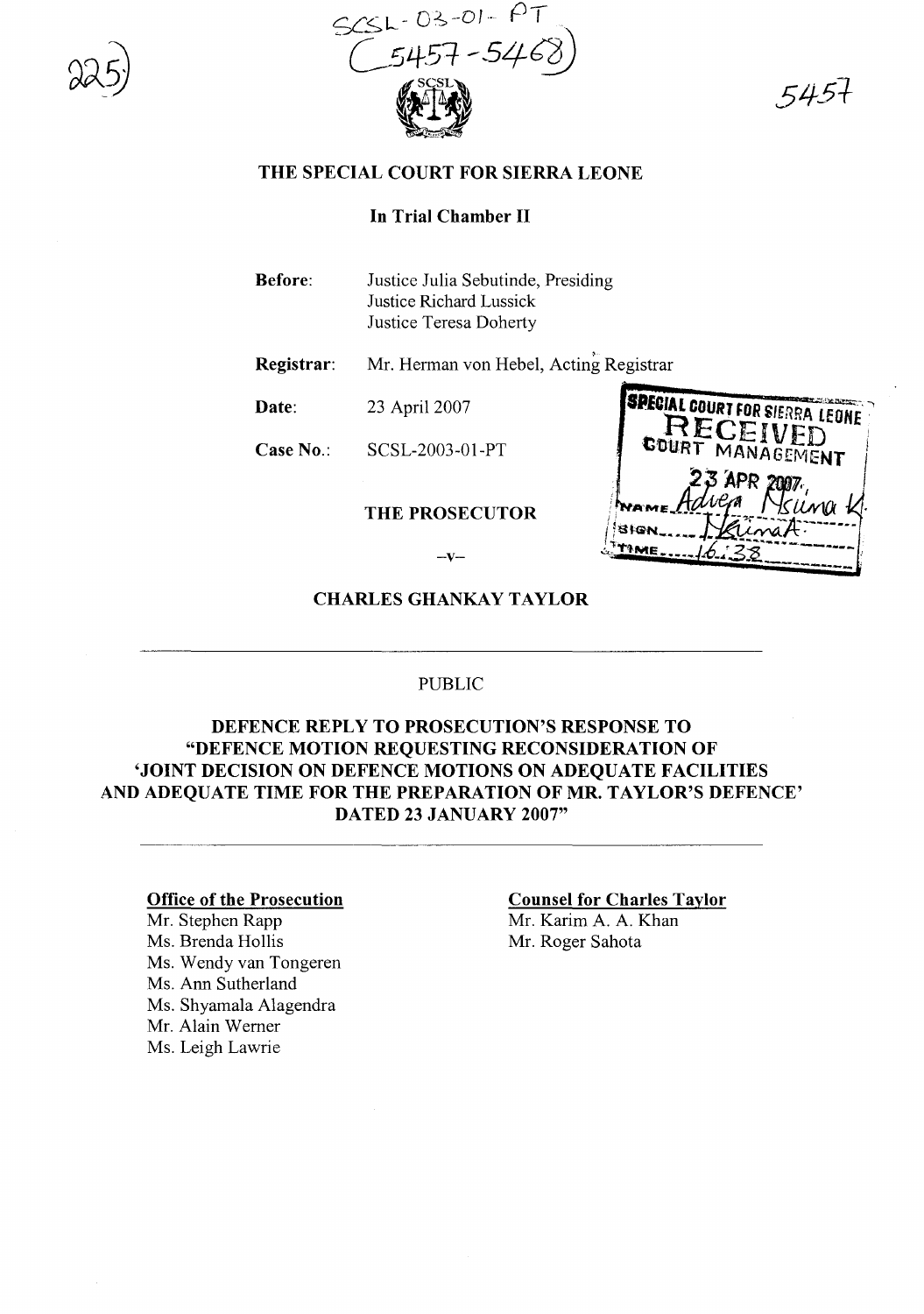## **I. Introduction**

- 1. The Defence for Charles Taylor ("Defence") file this Reply to the Prosecution's Response to "Defence Motion Requesting Reconsideration of 'Joint Decision on Defence Motions on Adequate Facilities and Adequate Time for the Preparation of Mr. Taylor's Defence,' dated 23 January 2007", ("Defence Motion") filed by the Prosecution on 20 April 2007.<sup>1</sup> This Reply is submitted in accordance with the Trial Chamber's Order for Expedited Filing, filed 19 April 2007.<sup>2</sup>
- 2. Given the scope of the Defence Motion and the relief requested therein, it is submitted that the most important feature of the Prosecution Response is the acceptance, by the Prosecutor, that the Defence has "established good cause for additional delay of the trial start date."<sup>3</sup> This concession is welcome and should not, in the respectful submission of the Defence, be understated in any way.
- 3. "Notwithstanding the good cause shown"<sup>4</sup>, the Prosecution allege in its Response that the Defence "overstate" the argument that it has been "severely hampered" and "effectively compromised" by the video surveillance complained of.<sup>5</sup> The Defence respectfully take issue with the Prosecution in this regard. Indeed, the Defence maintain that the arguments advanced in its Motion are entirely reasonable, coherent and supported by argument. Accordingly, the present Reply adopts all the submissions previously made on this issue in the Defence Motion.
- 4. It is submitted that the contention that the Defence has overstated the argument regarding the effect of video surveillance on Defence preparation should be entirely disregarded as being one no longer properly open to the Prosecution to make and / or otherwise singularly without merit.

<sup>&</sup>lt;sup>1</sup> *Prosecutor* v. *Taylor*, SCSL-03-01-PT-223, Prosecution's Response to "Defence Motion Requesting Reconsideration of 'Joint Decision on Defence Motions on Adequate Facilities and Adequate Time for the Preparation of Mr. Taylor's Defence,' dated 23 January 2007", 20 April 2007 ("Prosecution Response").

*<sup>2</sup> Prosecutor* v. *Taylor,* SCSL-03-0l-PT-222, Order for Expedited Filing, 19 April 2007 ("Order").

<sup>3</sup> Prosecution Response, para 3; para 15.

<sup>4</sup> Prosecution Response, para 6.

<sup>5</sup> Prosecution Response, para 7.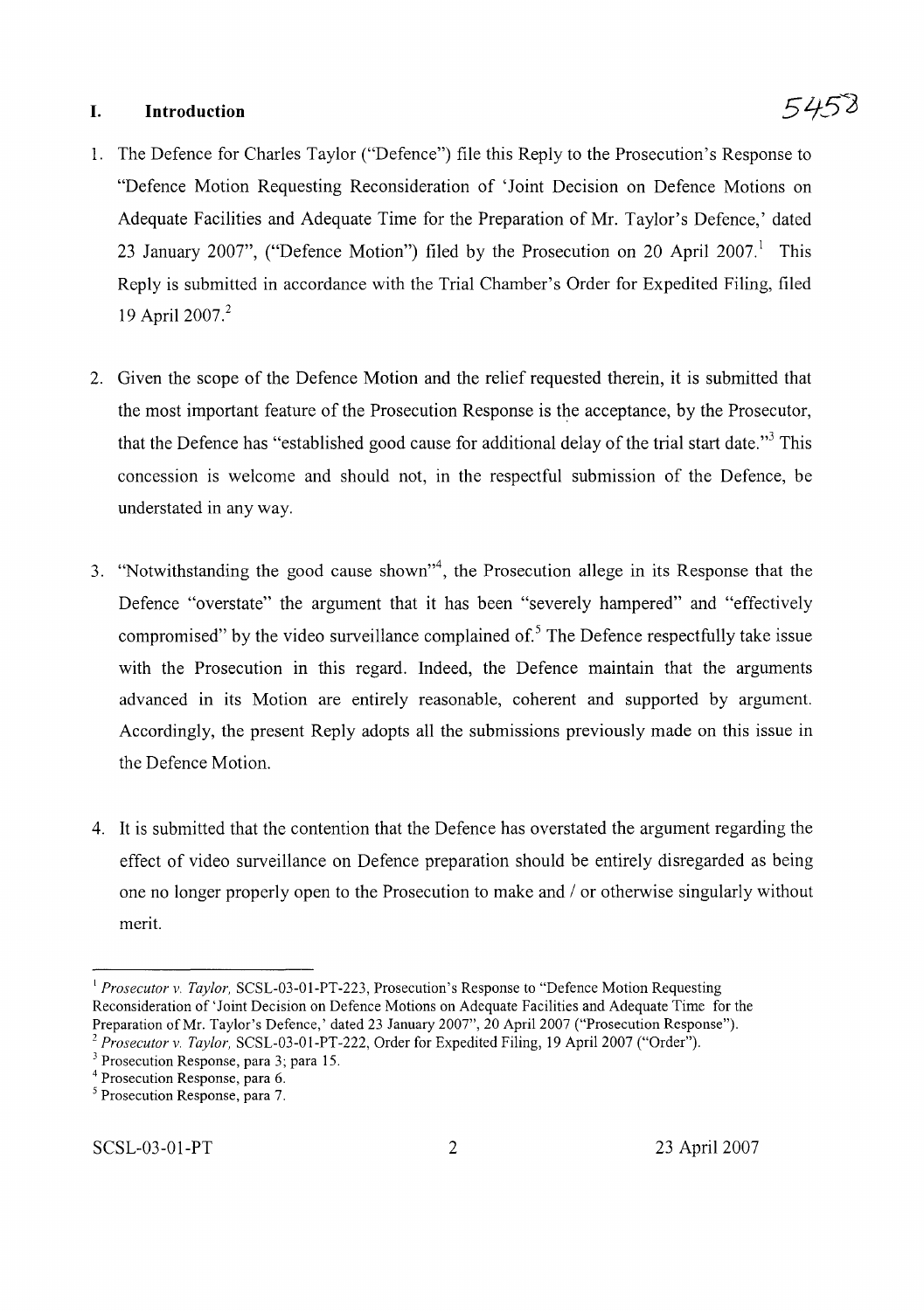## **II. Submissions**

- 5. The Defence respectfully refer the Trial Chamber to its previous filings and correspondence on the issue of the video surveillance of legal conferences.<sup>6</sup> The Defence maintain that it has demonstrated an entirely principled and consistent approach throughout. Indeed, the Defence would respectfully characterise its approach as constructive and practical given:
	- (i) that the Defence complained of the video surveillance to the Registry immediately upon its commencement - and that throughout its filings to the Trial Chamber, President and Registry it sought to persevere with legal conferences whilst simultaneously complaining of a breach of privilege;<sup>7</sup>
	- (ii) Despite its notification on 15 December  $2007<sup>8</sup>$  that it may be forced to suspend legal visits, it attempted to continue to prepare for trial, under the complained of circumstances, before finally having to suspend consultations on 3 March 2007.<sup>9</sup> Suspension was the very last port of call, demonstrating a *bona fide* attempt by the Defence to resolve matters constructively and with a minimum degree of disruption.
- 6. **In** any event, the primary contention of the Defence has been consistant in all its filings on this issue. It is that video surveillance has had a chilling effect on legal consultations, has circumscribed the areas that could be discussed between the Accused and his legal team, and that prejudice has been suffered.

5459

<sup>6</sup> *Prosecutor v. Taylor,* SCSL-03-01-PT-133, Defence Motion Requesting Removal of Camera from Conference Room, 28 November 2006 ("Video Surveillance Motion to Trial Chamber"); *Prosecutor v. Taylor,* SCSL-03-01-PT-*156, Corrigendum* to the Second Defence Motion Requesting Cessation of Video Surveillance of Legal Consultations, 19 December 2006 ("Video Surveillance Motion to President"); and Letter from Karim Khan to the Registrar, dated 15 December 2006 [Annex A).

 $7$  Video Surveillance Motion to President, para 20.

<sup>8</sup> Letter from Karim Khan to the Registrar, dated 15 December 2006 [Annex A].

 $9$  Defence Motion, para 22-23, footnote 32 (which references an email in Annex D showing that legal visits were actually suspended from 3 March. However, due to the weekend, the official notification ofsuspension, *Prosecutor v. Taylor.* SCSL-03-0 I-PT-197, Notification of Suspension ofLegally Privileged Attorney-Client Consultations, could not be filed until 5 March 2007).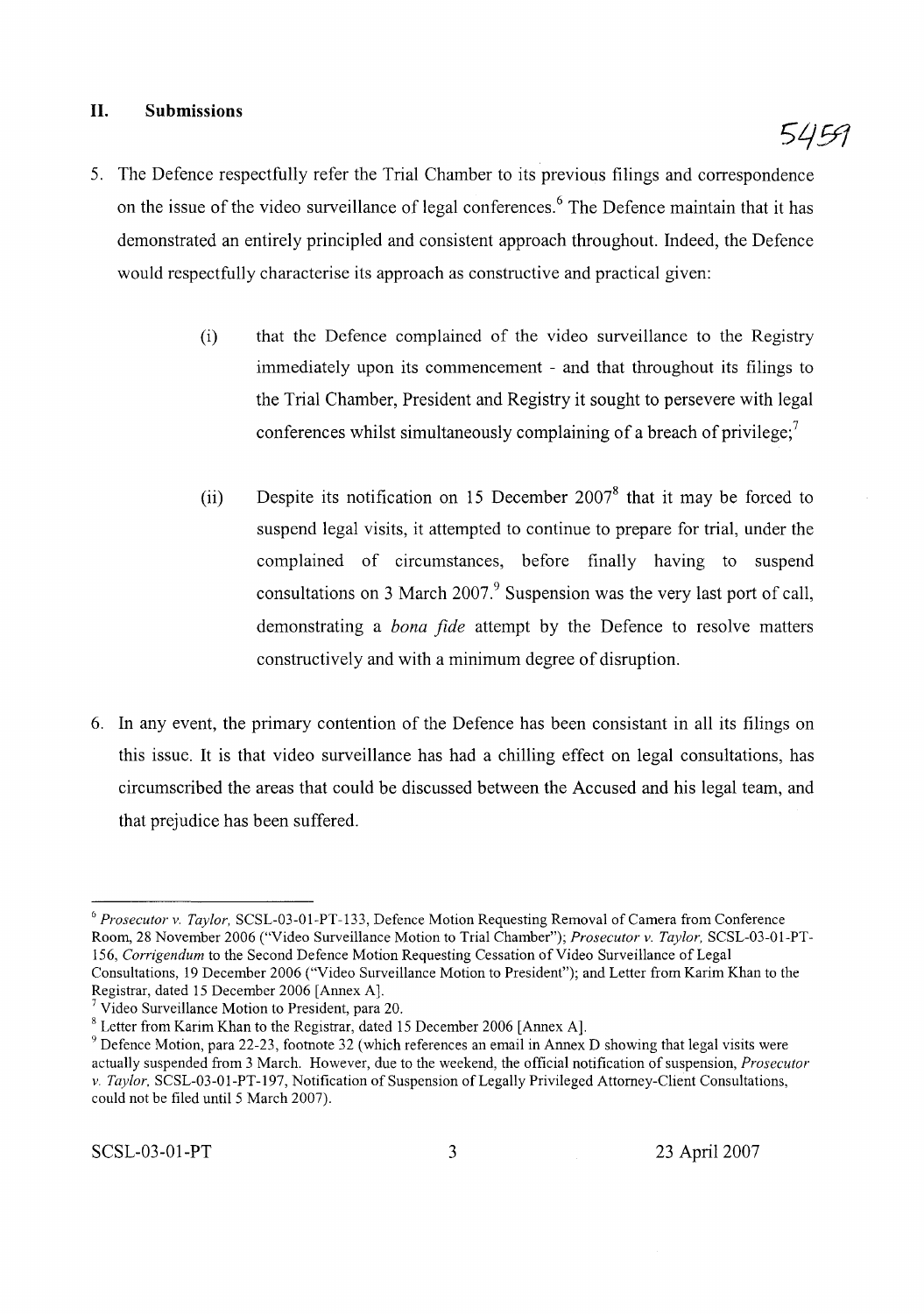- 7. The Defence submit that it is highly relevant to consider three facts when assessing whether  $2460$ the Prosecution are entitled, at this juncture, to allege that the Defence "overstates" the prejudice suffered by the video surveillance:
	- (i) The Prosecution did not assert any disagreement<sup>10</sup> when the Defence raised identical concerns regarding the prejudice being suffered by the continued video surveillance of legal conferences in its Motion Requesting Removal of Camera from Conference Room before the Trial Chamber on 28 November  $2006$ ;<sup>11</sup>
	- (ii) The Prosecution did not assert any disagreement<sup>12</sup> when the Defence raised identical concerns regarding the prejudice being suffered by the continued video surveillance of legal conferences in its *Corrigendum* to the Second Defence Motion Requesting Cessation of Video Surveillance of Legal Consultations before the President on 8 January 2007;<sup>13</sup>
	- (iii) The Prosecution did not assert any disagreement, or otherwise reply or comment, when the Defence raised similar concerns regarding the prejudice being suffered by the continued video surveillance of legal conferences, and particularly the relief that would be requested if matters were not resolved in a timely fashion, in its letter to the Registrar dated 15 December 2007, which was copied to the Prosecution.<sup>14</sup>
- 8. Given that on three previous occasions the Prosecution have failed to dispute, controvert or otherwise take issue with broadly identical submissions made by the Defence, it is submitted

<sup>10</sup> *Prosecutor* v. *Taylor,* SCSL-03-0l-PT-134, Prosecution letter Re: Defence Motion Requesting Removal of Camera from Conference Room, 29 November 2006.

<sup>&</sup>lt;sup>11</sup> Video Surveillance Motion to Trial Chamber, paras. 10, 24-25.

<sup>12</sup> *Prosecutor* v. *Taylor,* SCSL-03-0l-PT-152, Prosecution letter, Re: Urgent and Public Second Defence Motion Requesting Cessation of Video Surveillance of Legal Consultations, SCSL-03-0l-PT-149, 8 January 2007. <sup>13</sup>Video Surveillance Motion to President.

<sup>&</sup>lt;sup>14</sup> Letter from Karim Khan to the Registrar, dated 15 December 2007, pg. 1 [Annex A]. (In particular, "If we do not receive a reply from you before then we will consider suspending all further legal consultations with our client with immediate effect. We will also consider raising this with the Trial Chamber as further grounds to delay the trial date.")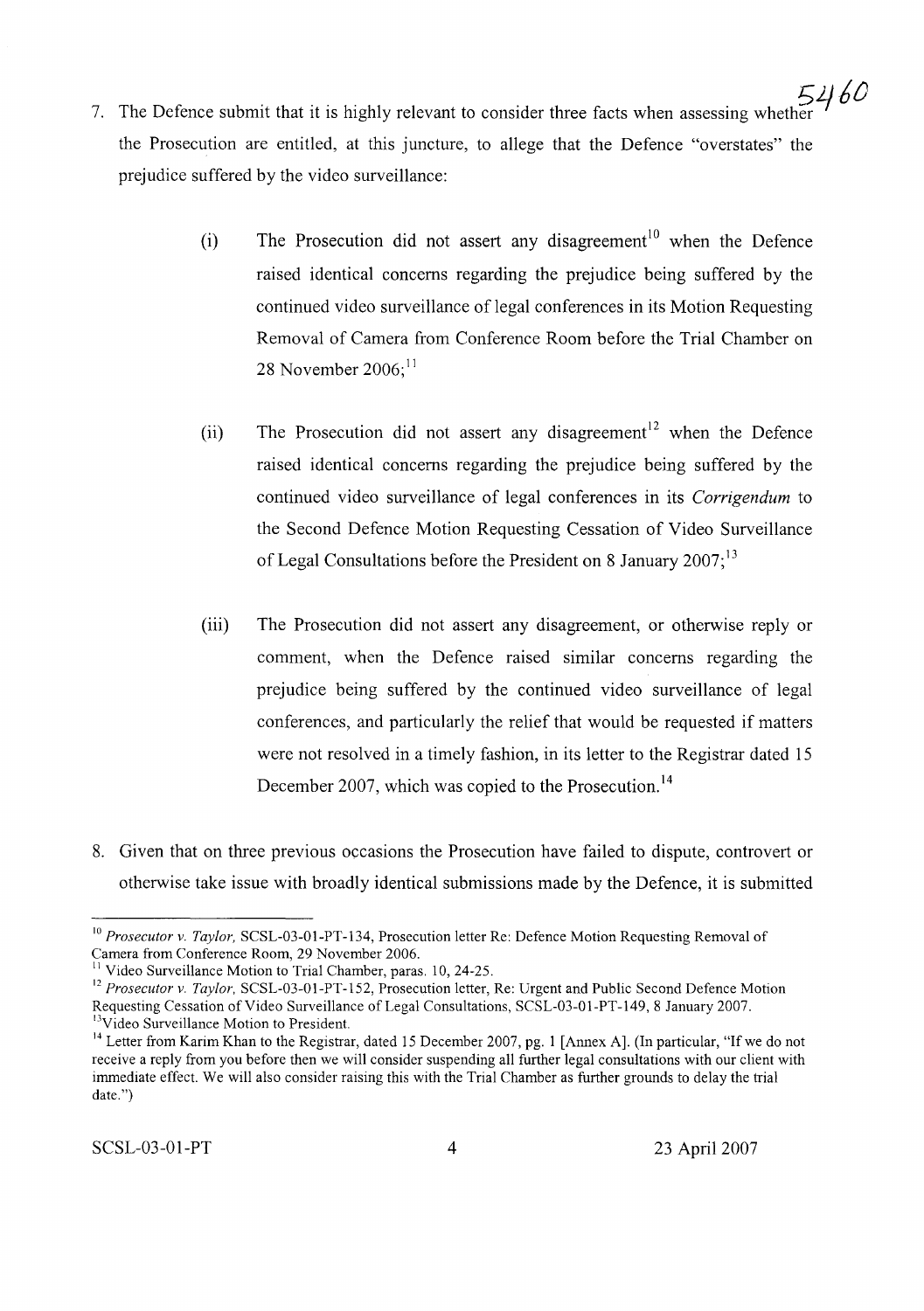that it should not be allowed to do so now for the first time. As far as the chilling effect of the the camera goes to legal conferences, it is submitted that the Prosecution must be tied to their decision not to take issue with the materially identical Defence submissions in the previous filings. The present motion is premised on the hitherto uncontested averment that prejudice has been suffered by the Defence, and that the video surveillance was *ultra vires* the power ofthe ICC Registry and should not have been permitted to occur by the SCSL. It is submitted that Prosecution has either waived its right to controvert the submission of the Defence in this regard, or should otherwise be estopped from doing so given their previous, well documented, silence on this issue. For these reasons, the Defence respectfully invite the Trial Chamber to disregard paragraphs seven through eleven of the Prosecution Response.<sup>15</sup>

- 9. In any event, the submissions of the Prosecution in this regard are without foundation and wholly erroneous. The Prosecution submit that the Defence overstate the impact of the video surveillance as "[t]here is no showing that there was any violation of the legal professional privilege, or that the Accused's right to freely communicate with his lawyer was "severely hampered" or "effectively compromised".<sup>16</sup> The Defence would urge the Trial Chamber to have regard to Paragraph 15 and 21 of the Defence Motion.
- 10. In addition, it suffices (even apart from the other arguments raised by the Defence on this issue),<sup>17</sup> that the Registrar has determined that Regulation 183(1) of the Regulations of the Registry of the ICC does "not justify video surveillance of visits between a detainee and his counsel<sup>"18</sup> and that such video surveillance "is not applicable to the privileged communications between a detainee and his counsel".<sup>19</sup> The President noted that this was the most crucial submission of the Registrar on this issue.<sup>20</sup> In light of the finding of the illegality of video surveillance of legal conferences, the Prosecution contention that the Defence have failed to demonstrate a violation of legal privilege, or that the legal

<sup>&</sup>lt;sup>15</sup> Prosecution Response, paras. 7-11.

<sup>16</sup> Prosecution Response, para. 7.

<sup>&</sup>lt;sup>17</sup> See, ex, Video Surveillance Motion to Trial Chamber; Video Surveillance Motion to President..

<sup>18</sup> *Prosecutor* v. *Taylor,* SCSL-03-01-PT-189, Decision of the President on Urgent and Public Defence Motion Requesting Cessation of Video Surveillance of Legal Consultations, 21 February 2007, para. 28 ("President's Decision on Video Surveillance").

<sup>&</sup>lt;sup>19</sup> President's Decision on Video Surveillance, para. 29.

<sup>&</sup>lt;sup>20</sup> President's Decision on Video Surveillance, para. 29.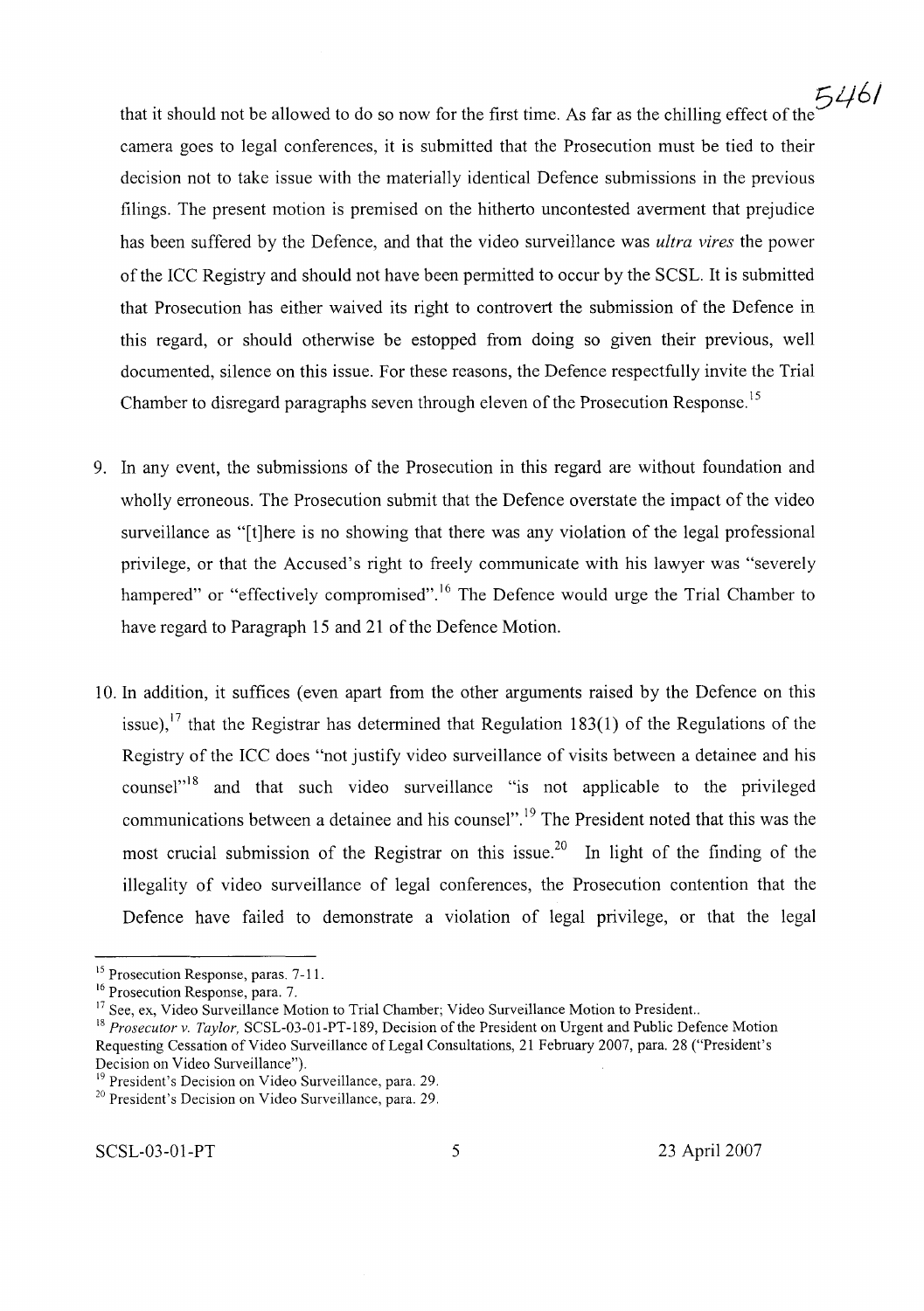conferences held under such circumstances were not "severely hampered" or "effectively $5462$ compromised" is somewhat surprising, and the Defence submit, wholly untenable.

11. In paragraphs seven and eight of the Prosecution Response, the Prosecution refer to a letter from the Director, Division of Court Services of the International Criminal Court which was sent to the parties as part of the Registrar's Rule 33 submission dated 19 January 2007.<sup>21</sup> The Defence had not received a copy of that letter before. Between 10 November 2007 and 19 January 2007, the Defence did not have a clear understanding of the scope and technical side of the video surveillance. That said, the Defence had been informed (orally by guards at the ICC) that the camera was not wired for sound. This is apparent from a previous Defence Motion:

"The conditions of use, method of operation and technological limits of the video surveillance facility are unclear. The ICCDU claim that the surveillance camera only records video-footage and does not record or relay any audio conversations. Notwithstanding this claim, the Defence is still concerned that confidential communications may be discovered visually. Confidential material could be identified through the use of lip-reading analysis or, for instance, through the magnification of images of maps, documents and photographs necessarily referred to in legal consultations. Such images would be easily discernable through the use of modem technology. Furthermore, monitoring of the time spent on any particular disclosure package could indicate its significance. Also, there remain practical concerns that confidential material could fall into the hands of a third party and be used against the Accused. The Defence strongly opposes the use of a surveillance camera during the privileged meetings between Mr. Taylor and his defence team even if the camera does not record or relay any audio conversations. Mr. Taylor's ability to frankly and freely communicate with his counsel is thereby circumscribed because of the fear that the video transmission of his consultation, through the recorded video, could be used against him".<sup>22</sup>

<sup>21</sup> *Prosecutor v. Taylor,* SCSL-03-0l-PT-162, Registrar's Submission on the *Corrigendum* to the Second Defence Motion Requesting Cessation of Video Surveillance of Legal Consultations dated 19 December 2006, filed on 8 January 2007, Pursuant to Rule 33(B) of the Rules of Procedure and Evidence, 19 January 2007, Annex A. <sup>22</sup> Video Surveillance Motion to Trial Chamber, para. 10. The Defence would also point out again the impact and uncertainty that was created by it being kept in the dark and a failure of proper communication. This is apparent from the Defence letter dated 15 December 2007 [Annex A] "... we are compelled to write to you now, as many of the letters and points we have raised have gone unanswered." Also see *Prosecutor* v. *Taylor,* SCSL-03-0l-PT-213, Notification of Resumption of Legally Privileged Attorney-Client Consultations with Mr. Charles Taylor, 23 March 2007, para. 3 ("During this period [the time of suspension], the Defence was kept entirely in the dark and as to what, if any, action the Special Court Registry was taking to alleviate the complaint advanced by the Defence or to otherwise implement the Decision of the President of the Special Court").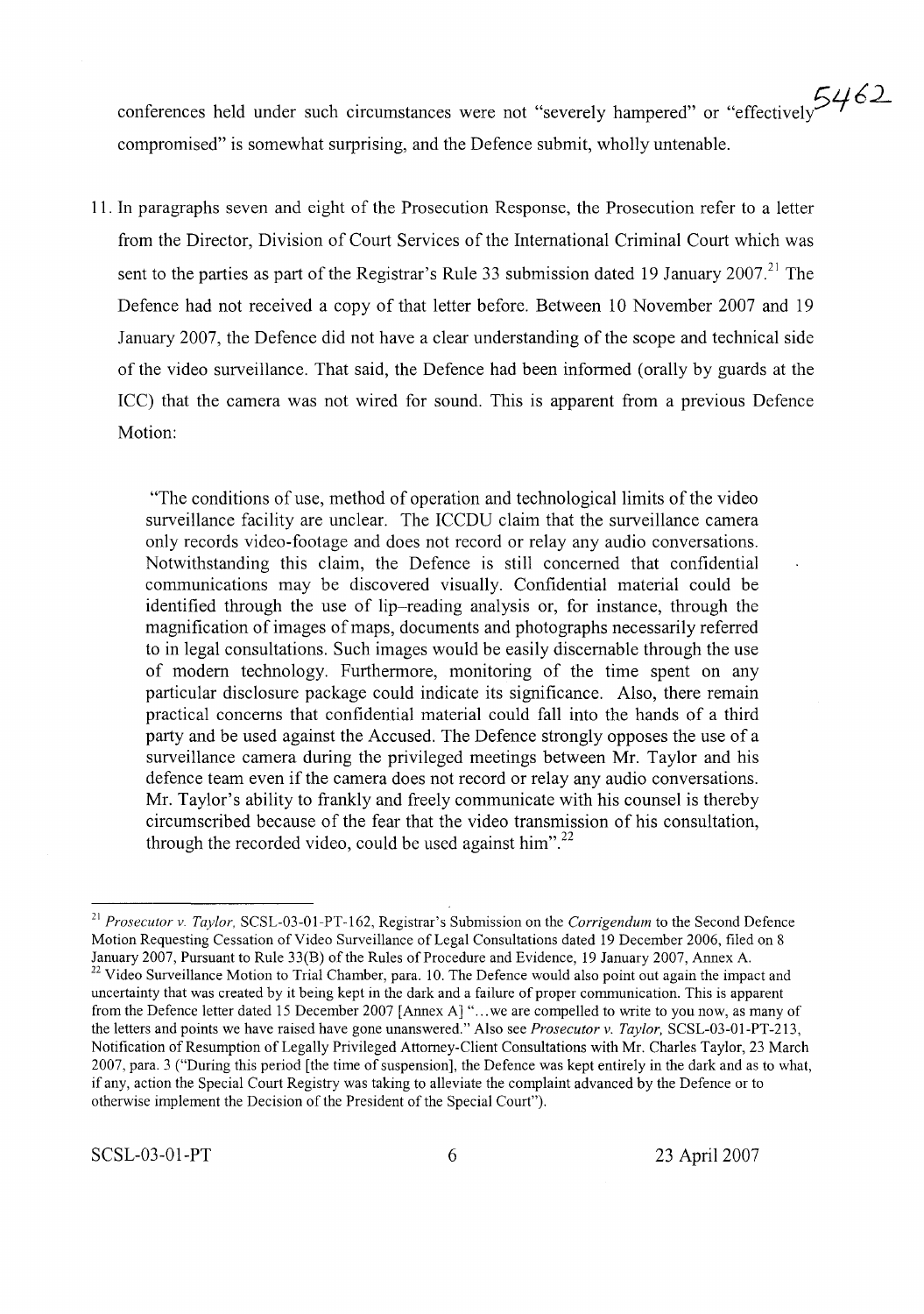- 12. The Defence make no additional submissions regarding the difficulties caused by the  $5463$ scheduling conflict and the proximity between the ICTY case in *Limaj* and the present case. The Defence included this as a supplementary and subsidiary ground. It is accepted that the weight, if any, which should be afforded this fact, is entirely a matter within the province of the Trial Chamber in exercising its discretion. Whilst a filing is not a proper place to give evidence, the position is that the Defence has been informed that the Appeals Chamber of the ICTY will schedule the appeal hearing in *Lima} et al.* for 31 May and 1 June. The Appeals Chamber was made aware of the start date of Mr. Taylor's trial. It is understood that the only alternative dates for the Appeals hearing were later in June 2007 which would disrupt Mr. Taylor's trial to a greater extent, perhaps, and were not, in any event, convenient to counsel for the other Appellants / Respondents in that case.
- 13. The Defence considers the submission of the Prosecution adumbrated at paragraph 14 of its Response as academic at this juncture, given that a change of circumstances has been clearly demonstrated by the Defence. Accordingly, the Defence does not comment on the additional submission of the Prosecution regarding "change of circumstances" in this Reply.

# **III. Conclusion**

- 14. Consequently, the Defence pray that:
	- i) The Trial Chamber reconsider its Joint Decision on Defence Motions on Adequate Facilities and Adequate Time for the Preparation of Mr. Taylor's Defence;<sup>23</sup> and
	- ii) Re-schedule the trial commencement date of 4 June 2007 to a date not before 3 September 2007.

*<sup>23</sup> Prosecutor* v. *Taylor,* SCSL-03-0l-PT-164, Joint Decision on Defence Motions on Adequate Facilities and Adequate Time for the Preparation of Mr. Taylor's Defence, 23 January 2007.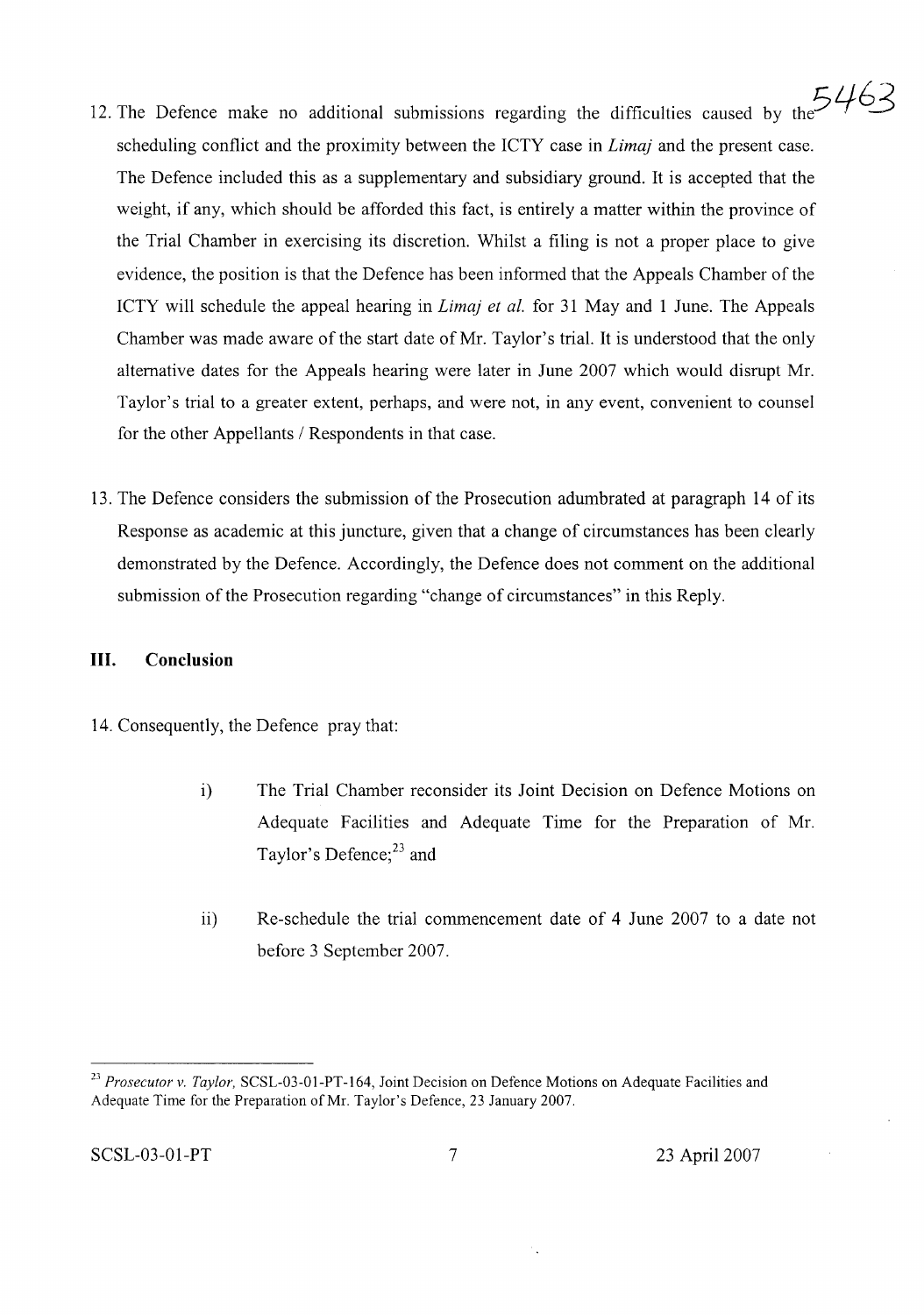5464

Respectfully submitted,

 $\frac{2}{\sqrt{2}}$ 

**Karim A. A. Khan Lead Counsel for Mr. Charles Taylor** Dated this 23<sup>rd</sup> Day of April 2007

SCSL-03-01-PT 8 23 April 2007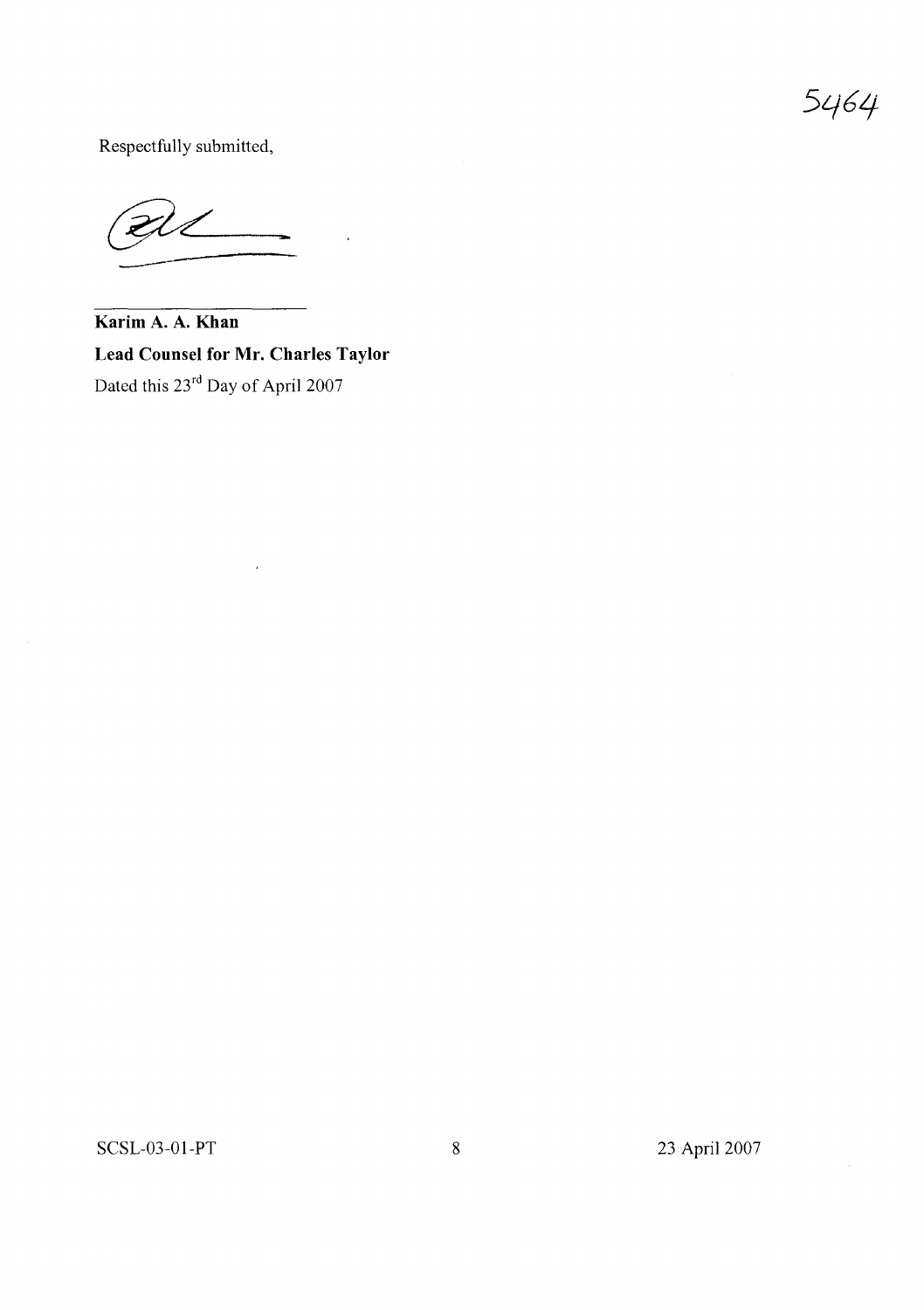# **Table of Authorities**

*Prosecutor v. Taylor,* SCSL-03-01-PT-133, Defence Motion Requesting Removal of Camera from Conference Room, 28 November 2006

*Prosecutor v. Taylor,* SCSL-03-01-PT-134, Prosecution letter Re: Defence Motion Requesting Removal of Camera from Conference Room, 29 November 2006

*Prosecutor v. Taylor,* SCSL-03-01-PT-152, Prosecution letter, Re: Urgent and Public Second Defence Motion Requesting Cessation of Video Surveillance of Legal Consultations, SCSL-03-01-PT-149, 8 January 2007

*Prosecutor v. Taylor,* SCSL-03-01-PT-156, *Corrigendum* to the Second Defence Motion Requesting Cessation of Video Surveillance of Legal Consultations, 19 December 2006

*Prosecutor v. Taylor,* SCSL-03-01-PT-162, Registrar's Submission on the *Corrigendum* to the Second Defence Motion Requesting Cessation of Video Surveillance of Legal Consultations dated 19 December 2006, filed on 8 January 2007, Pursuant to Rule 33(B) of the Rules of Procedure and Evidence, 19 January 2007

*Prosecutor v. Taylor,* SCSL-03-01-PT-164, Joint Decision on Defence Motions on Adequate Facilities and Adequate Time for the Preparation of Mr. Taylor's Defence, 23 January 2007

*Prosecutor v. Taylor,* SCSL-03-01-PT-189, Decision ofthe President on Urgent and Public Defence Motion Requesting Cessation of Video Surveillance of Legal Consultations, 21 February 2007

*Prosecutor v. Taylor,* SCSL-03-01-PT-197, Notification of Suspension of Legally Privileged Attorney-Client Consultations, 5 March 2007

*Prosecutor v. Taylor,* SCSL-03-01-PT-213, Notification of Resumption of Legally Privileged Attorney-Client Consultations with Mr. Charles Taylor, 23 March 2007

*Prosecutor v. Taylor,* SCSL-03-01-PT-220, Defence Motion Requesting Reconsideration of 'Joint Decision on Defence Motions on Adequate Facilities and Adequate Time for the Preparation ofMr. Taylor's Defence,' dated 23 January 2007, 17 April 2007

*Prosecutor v. Taylor,* SCSL-03-01-PT-222, Order for Expedited Filing, 19 April 2007

*Prosecutor v. Taylor,* SCSL-03-01-PT-223, Prosecution's Response to "Defence Motion Requesting Reconsideration of 'Joint Decision on Defence Motions on Adequate Facilities and Adequate Time for the Preparation of Mr. Taylor's Defence,' dated 23 January 2007," 20 April 2007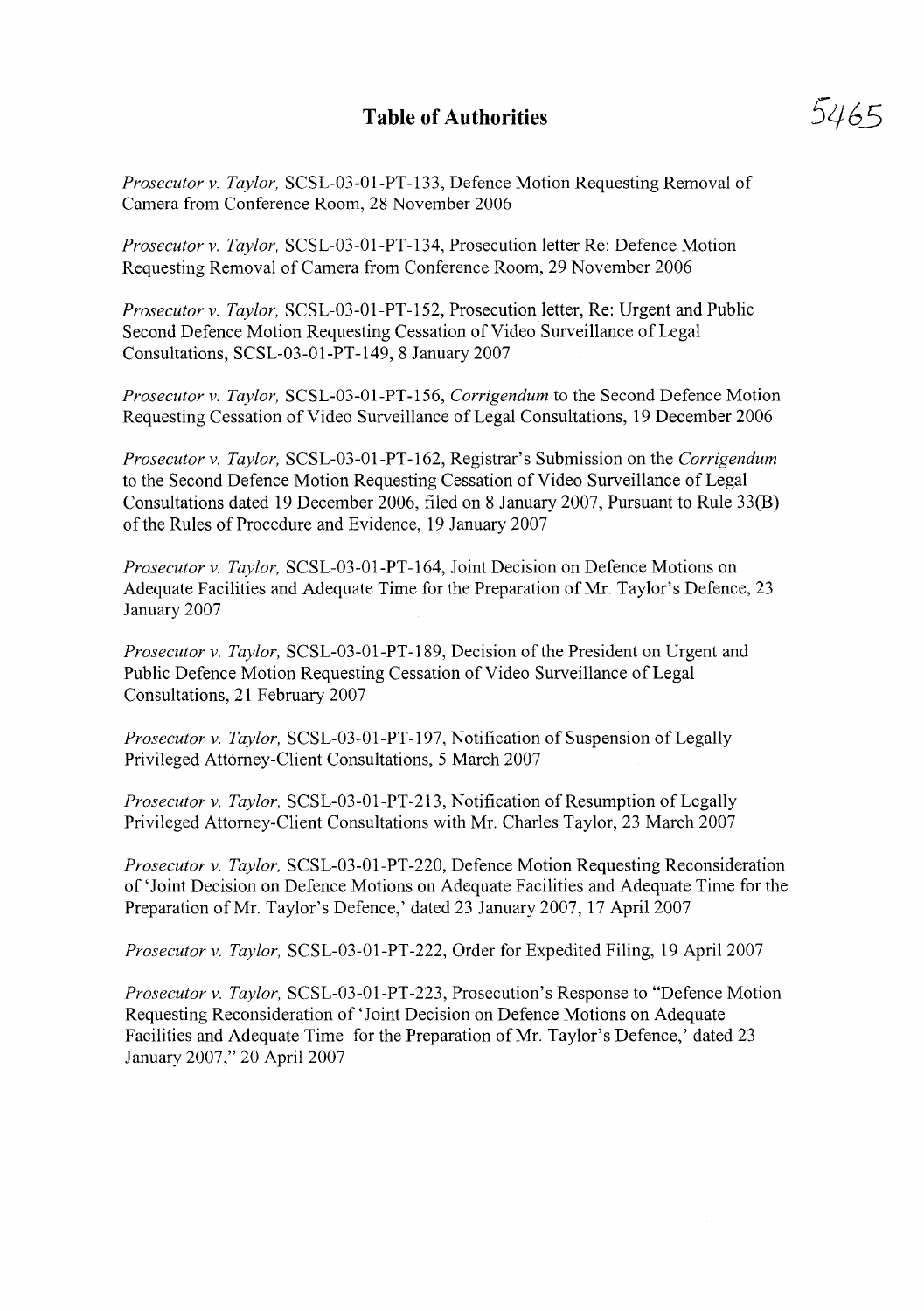# **Table of Annexes**

 $\ddot{\phantom{1}}$ 

**Annex A** Letter from Karim Khan to the Registrar, dated 15 December 2006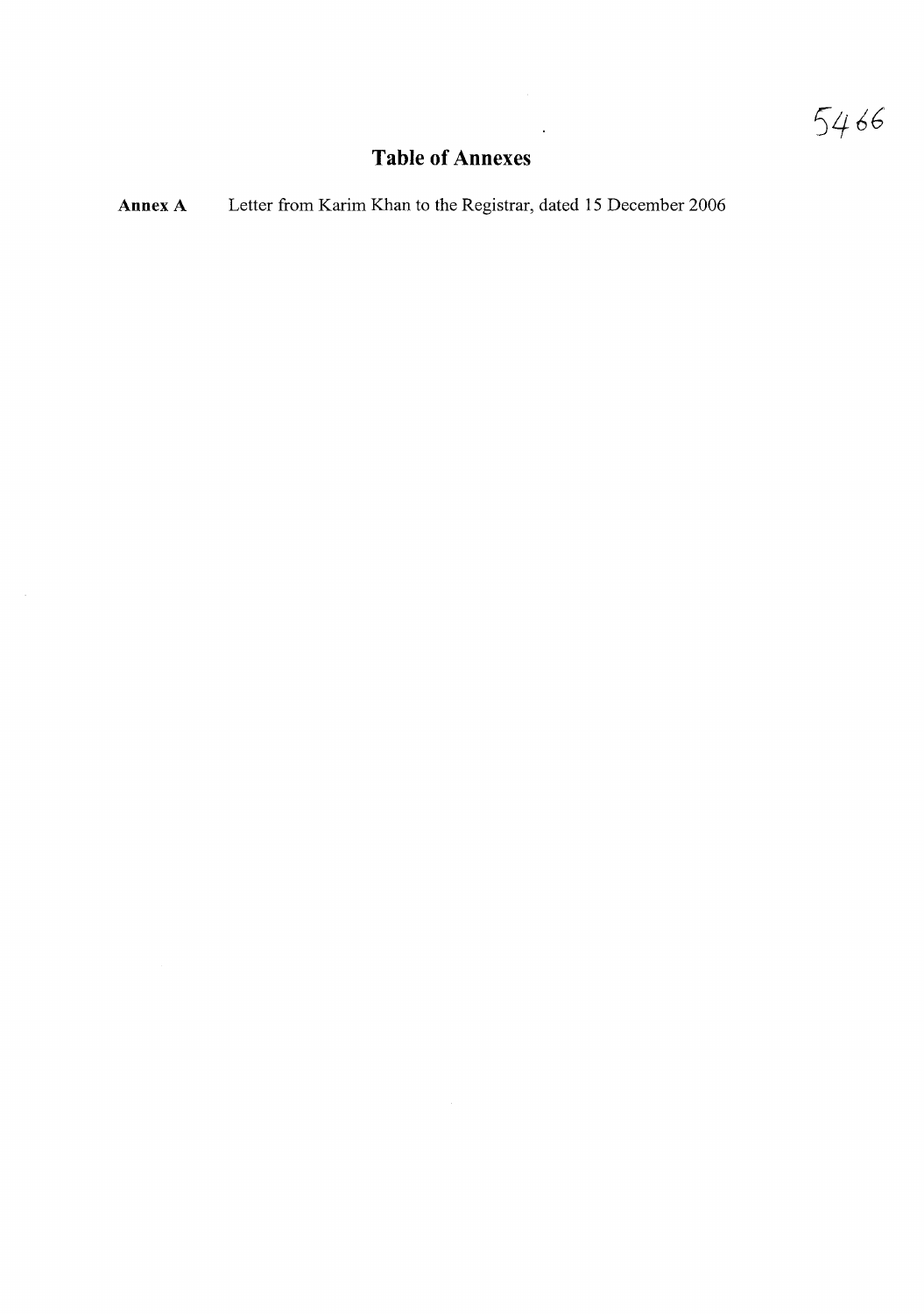

5467

#### SPECIAL COURT FOR SIERRA LEONE OFFICE FOR THE DEFENCE OF CHARLES TAYLOR

Telephone +232 769 59141 (SL); +92 3015478371 (Pak); +44 796 802 9947(UK) karimahmadkhan@hotmail.com rogersahota@hotmail.com

Our Ref RJS 15122006

Mr. Lovemore G. Mun10 SC Registrar Office of the Registry The Special Court for Sierra Leone

#### Cc: H.E. President Justice George Gelaga King Trial Chamber II: Hon. Justice Richard Lussick, Presiding; Hon. Justice Teresa Doherty; Hon. Justice Julia Sebutinde OTP: Mr. Christopher Staker, Mr. James C. Johnson, Ms. Wendy van Tongeren, Mr. Alain Werner, Ms. Shyamala A1agendra OPD: Mr. Vincent Nmeheille, Ms. Elizabeth Nahamya

15 December 2006

Dear Mr. Registrar,

You will be aware that we have been in regular correspondence with your office and the Principal Defender regarding various issues that we feel are compromising our ability to properly represent our client. We are compelled to write to you now, as many of the letters and points we have raised have gone unanswered and we cannot allow this situation to drift into January with the Christmas recess imminent. It is with great reluctance and some surprise that we write to you given our constructive dialogue in the past. We would therefore be grateful if you would address the following points:

#### Camera Motion

We note that you have failed to comply with the Trial Chamber decision of 30 November 2006 where the Trial Chamber "urge(d) the Chief of Detention and the Registrar to deal with the matter promptly in accordance with Rule  $50(C)$  of the Rules of Detention". We understand that you have been in dialogue with the ICC regarding this matter and that this has taken some time but nevertheless cannot see why this cannot be resolved before the Christmas recess. If we do not receive a reply from you before then we will consider suspending all further legal consultations with our client with immediate effect. We will also consider raising this with the Trial Chamber as further grounds to delay the trial date. We intend to exhaust our available remedies by requesting the President to review the situation. We regard the continuation of the